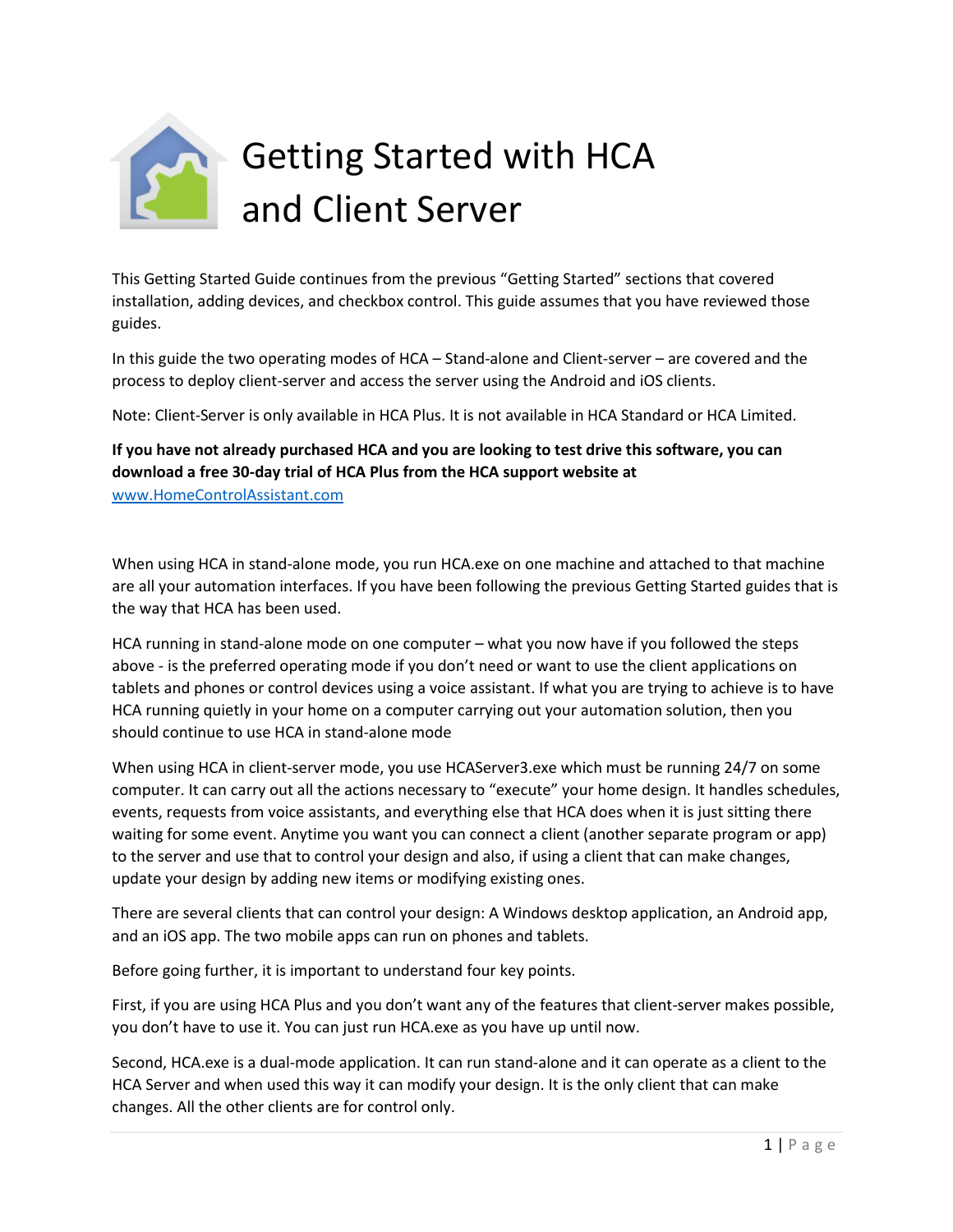Third, if you want to use a voice assistant then you must use client-server.

If you do continue with client-server mode, you can install HCA on as many computers as you personally own. On one of them you must complete the registration process.

What follows is a procedure to deploy client-server on your network. Each step moves you a bit further along the process and it is a good idea to follow the steps as outlined.

## Security

Before allowing access from one computer to another, that is, from client to server – especially from outside your network into your home it is necessary first to assign a remote access password. During the connection from client to server, the HCA clients must be configured with the password so it can be checked by the server and access granted.

When running HCA in stand-alone mode and with your design loaded, select from the *Design* ribbon category the *Security* button.

| "HCA Automated Home" Properties                                                                                                                                                                                                                                                                                                                                       |                                         |                | $\mathbf{x}$ |
|-----------------------------------------------------------------------------------------------------------------------------------------------------------------------------------------------------------------------------------------------------------------------------------------------------------------------------------------------------------------------|-----------------------------------------|----------------|--------------|
| Location<br>Light<br>Name<br><b>Dark</b><br>HCA contains a simple security system that helps prevent unauthorized access from clients.<br>Before a connection can be made a password must be entered.                                                                                                                                                                 | Security<br>Installer Notes<br>Customer |                |              |
| Remote Access Password<br>Control Interface Unlock Password                                                                                                                                                                                                                                                                                                           | TwoOfUs<br>(Digits only)                | Clear<br>Clear |              |
| If a remote access password is configured, when using the HCA Objects in scripts started by the Script<br>Visual Programmer element, require that the script provide the password.<br>Option enabled: Scripts must use SetPassword in the HCA Object to provide remote access password<br>Option not enabled: Scripts do not need to provide a remote access password |                                         |                |              |
|                                                                                                                                                                                                                                                                                                                                                                       |                                         |                | OK<br>Cancel |

Enter a remote access password and close the dialog with OK **after you write it down someplace as it will no longer be displayed when you open the security dialog again**.

Tip: The "Control Interface" password's use is described in the User Guide *Your Home* chapter.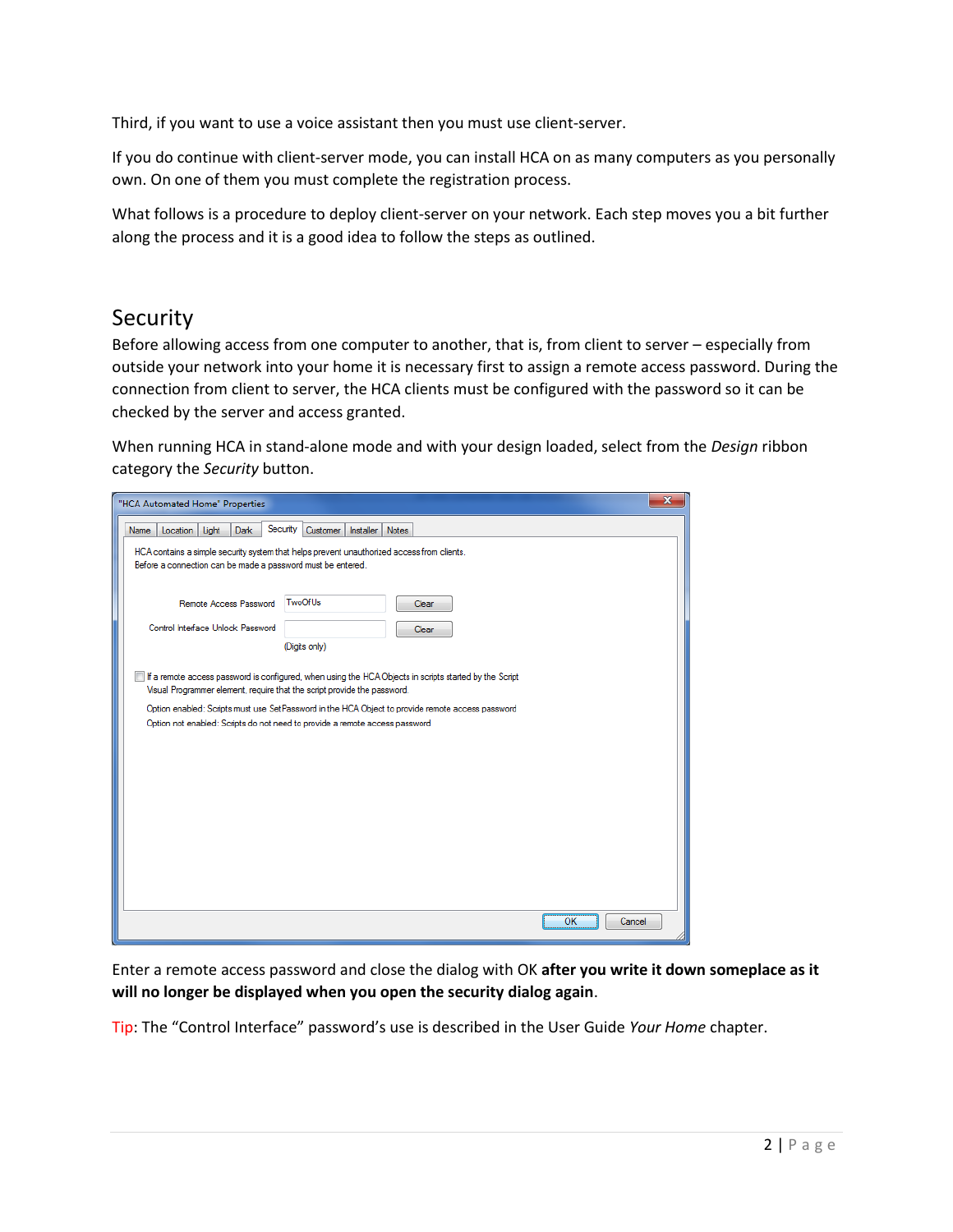# HCA Cloud

Running on a computer in your home, HCA controls devices and executes schedules and programs. And at one time that is all there was. Everything resided in the home. But with the advent of the "Internet of Things" and "Voice Assistants" this has all changed.

To make all this possible, HCA also has several other pieces running on computers someplace in the world, collectively called the "HCA Cloud". These pieces provide the connections used by external assistants and partner services.

For example, when talking to a Voice Assistant like Alexa, the Alexa device hears what you say and communicates it to the Amazon servers. The part of Alexa running on the Amazon server decides what type of device is being controlled, and if it is one managed by HCA, the HCA Alexa service is invoked to control the device. The HCA Alexa service then connects to the HCA server in your home and your device is controlled.

In addition to Amazon Alexa HCA is also partnering with other "Internet of Things" devices like the Ring Doorbell. Their systems talk to the HCA Cloud to pass messages to the HCA Server in your home.

Working with the HCA Cloud requires a bit of work on your part to authorize HCA to link with those kinds of devices and services.

#### Do I need a Cloud Account?

Having a Cloud Account lets you use Amazon Alexa, Google Home, Apple HomeKit, any of the partner services that HCA supports, and provides way to integrate the HCA service into applications that you may develop.

If you don't want to use a voice assistant or connect your automation design to any of the partner services, then you don't need to have a HCA Cloud account. Without a cloud account, HCA remains fully functional for device control. Also, without a cloud account you still can use HCA in client-server mode and connect to the HCA server with the mobile Android and iOS clients from inside and outside your home.

An HCA cloud account comes with many features:

- You can choose your own account user name and password.
- You can change your account password at any time.
- You can recover your account password if forgotten.
- It is a much more secure system as the password to your account isn't stored in your HCA design file.
- All the connections to your HCA Server require permissions and those permissions can be viewed and revoked at any time. You are in control of what services can access your HCA server and you can change that at any time.
- Both the Amazon Alexa and Google-Home voice assistants are supported.
- Additional software can be installed on the computer running the HCA server to support a connection with Apple HomeKit.
- You can add to your design products made by manufacturers that are HCA Partners and handle messages from those devices.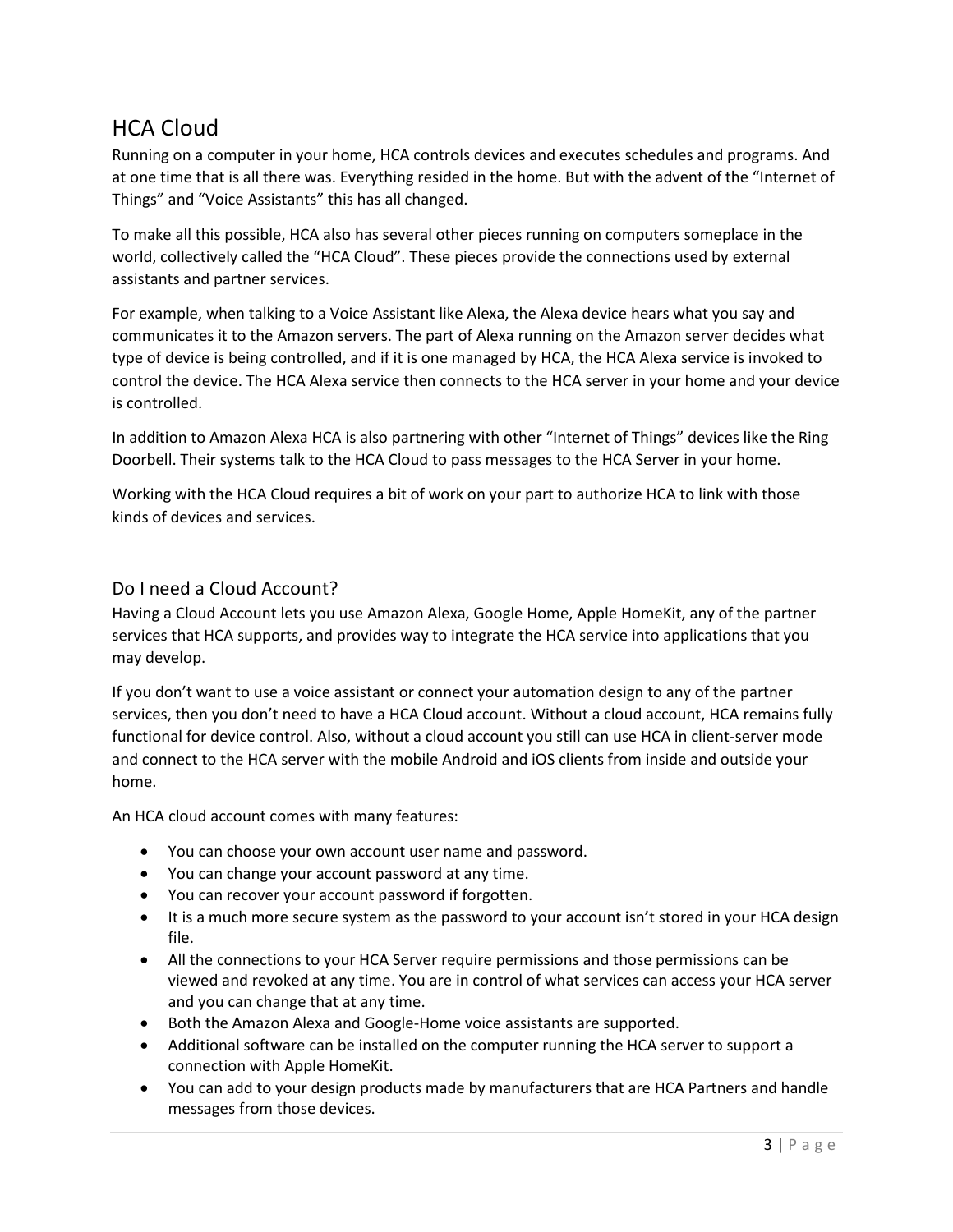• You can create your own applications and hardware that interface with your own HCA Server in a much simpler way than previously possible.

A cloud account is an "add on" to HCA so there is a yearly subscription that must be purchased to have all the HCA Cloud services available.

Just to make this completely clear:

- A cloud account is not needed If you do not want to use HCA with a voice assistant or any of the partner services. HCA will continue to operate in your home forever for no additional cost.
- A cloud account is not needed to work with the client-server features of HCA and access the server with the mobile applications.
- A cloud account is needed for voice assistants Amazon Alexa, Google Home, Apple HomeKit and any partner services like Ring Doorbell or Nest.

#### Creating a Cloud Account

To create a cloud account, press the *Create Account* button in the *HCA Cloud* ribbon category. Follow the instructions to create and confirm a new account.



The account operates without a subscription for the first 30 days with no payment needed so it is free to evaluate.

**NOTE:** It may take a bit of time to load the Account Creation web page.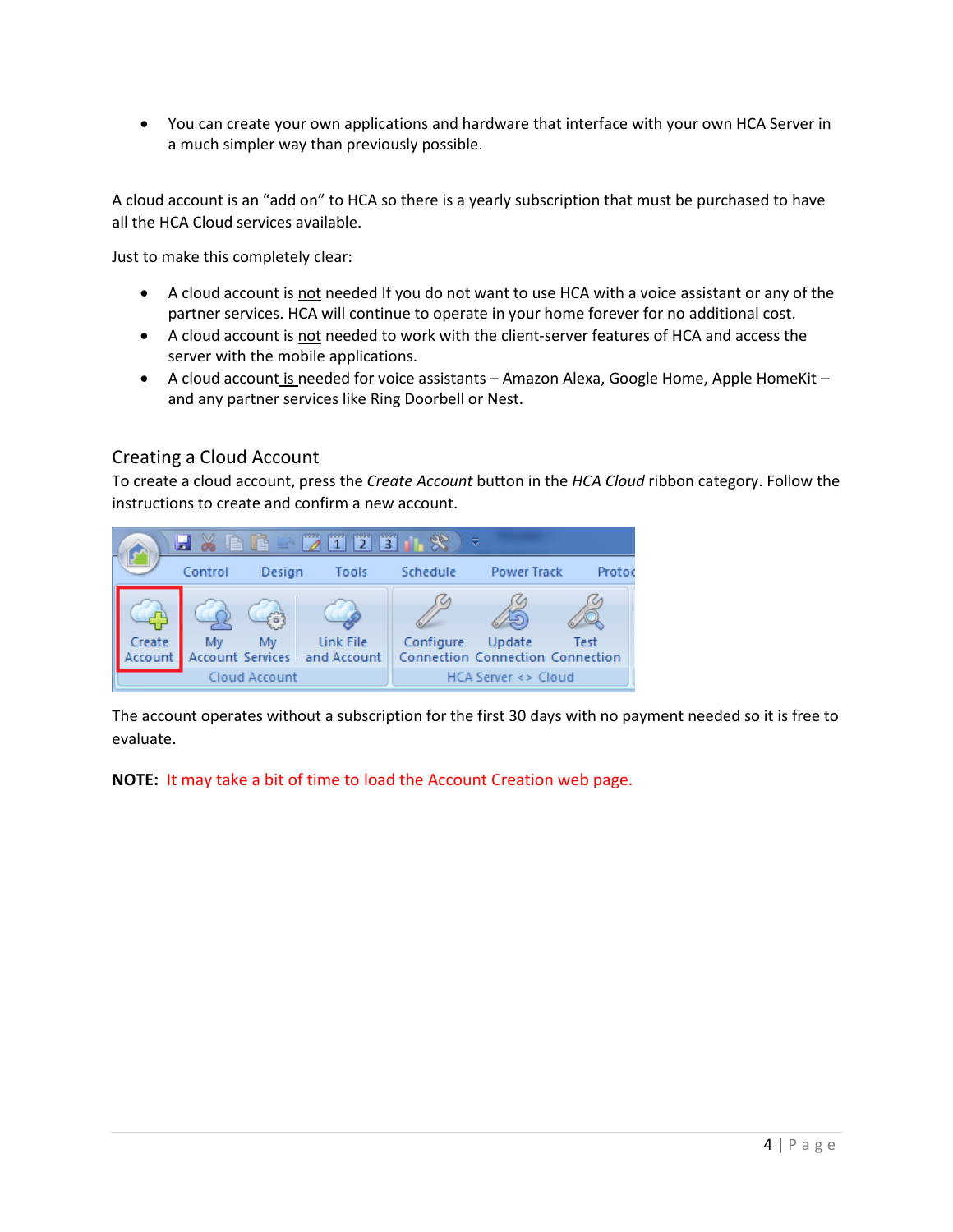Enter the information asked for in the form, do the "I'm not a robot" test and then complete the creation with the "Create" button.

| HCA Cloud - Registration X                                                                  |                                                                                               | Kimberly $\begin{array}{ c c c c c }\n\hline\n\text{Kimberify} & \text{---} & \text{---} & \text{---} \end{array}$ |  |  |  |  |  |  |
|---------------------------------------------------------------------------------------------|-----------------------------------------------------------------------------------------------|--------------------------------------------------------------------------------------------------------------------|--|--|--|--|--|--|
| $\leftarrow$ $\rightarrow$ C $\Omega$                                                       | △ Secure   https://oauth.hcatech.com/register/<br>〒☆ ■<br>$\ddot{\cdot}$<br>$\lceil G \rceil$ |                                                                                                                    |  |  |  |  |  |  |
| <b>HCA Cloud Account</b><br>Creation                                                        | Login                                                                                         |                                                                                                                    |  |  |  |  |  |  |
| <b>User Name</b>                                                                            | <b>User Name</b>                                                                              |                                                                                                                    |  |  |  |  |  |  |
| Password                                                                                    | Password                                                                                      |                                                                                                                    |  |  |  |  |  |  |
| <b>Password Strength</b>                                                                    |                                                                                               |                                                                                                                    |  |  |  |  |  |  |
| <b>Confirm password</b>                                                                     | <b>Confirm Password</b>                                                                       |                                                                                                                    |  |  |  |  |  |  |
| <b>First Name</b>                                                                           | <b>First Name</b>                                                                             |                                                                                                                    |  |  |  |  |  |  |
| <b>Last Name</b>                                                                            | <b>Last Name</b>                                                                              |                                                                                                                    |  |  |  |  |  |  |
| <b>Email</b>                                                                                | Email                                                                                         |                                                                                                                    |  |  |  |  |  |  |
| <b>Confirm Email</b>                                                                        | <b>Confirm Email</b>                                                                          |                                                                                                                    |  |  |  |  |  |  |
|                                                                                             | I'm not a robot                                                                               | <b>reCAPTCHA</b><br>Privacy - Terms                                                                                |  |  |  |  |  |  |
|                                                                                             | <b>Create</b>                                                                                 |                                                                                                                    |  |  |  |  |  |  |
|                                                                                             | Cancel                                                                                        |                                                                                                                    |  |  |  |  |  |  |
| Copyright @ 2017 Advanced Quonset Technology. All rights reserved.   Home Control Assistant |                                                                                               |                                                                                                                    |  |  |  |  |  |  |

If all in the form was filled out correctly, this page appears: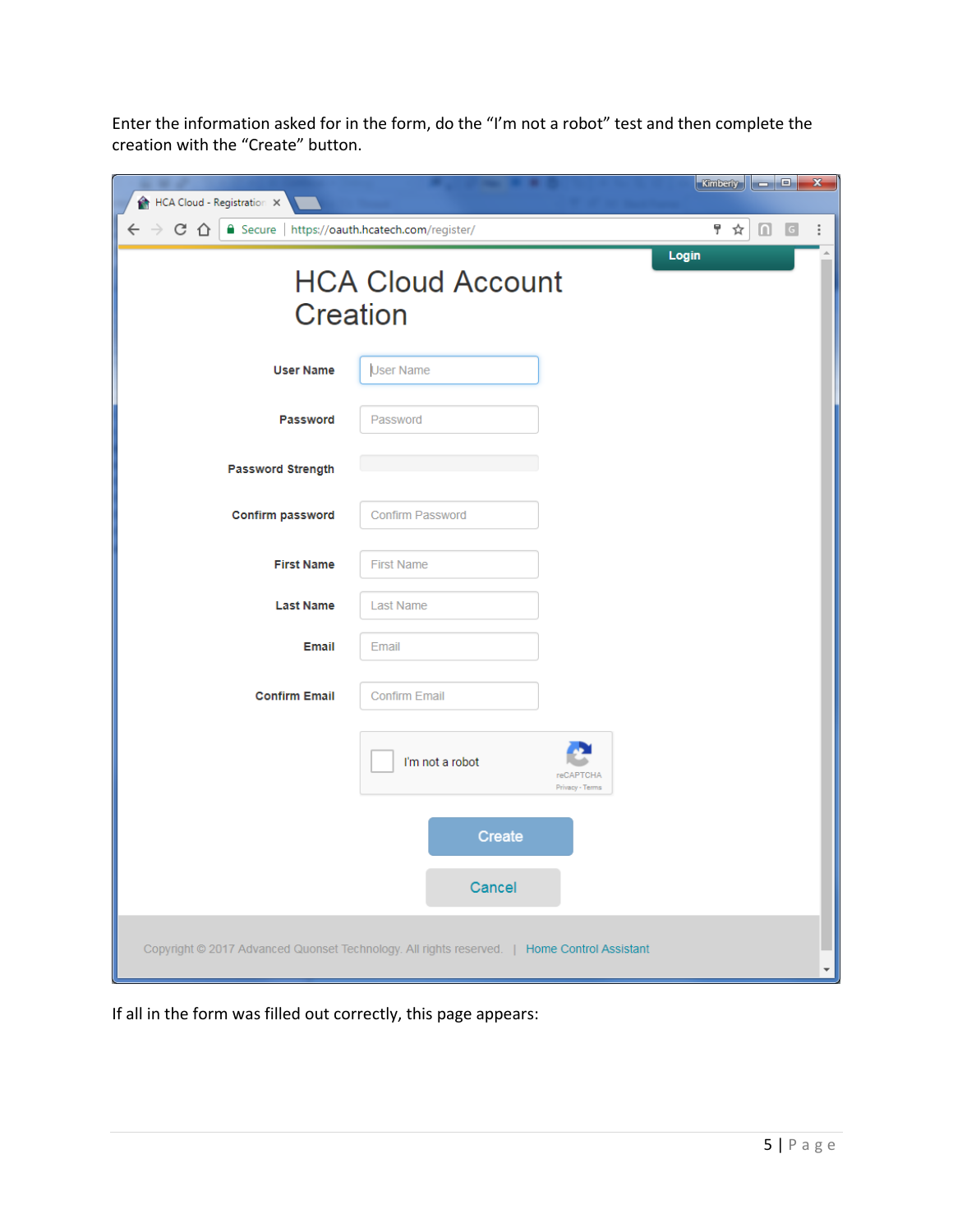

Follow instructions on the page and after a minute or two you should receive an email that looks like this:



Once you click on the confirm link, a browser page opens showing this: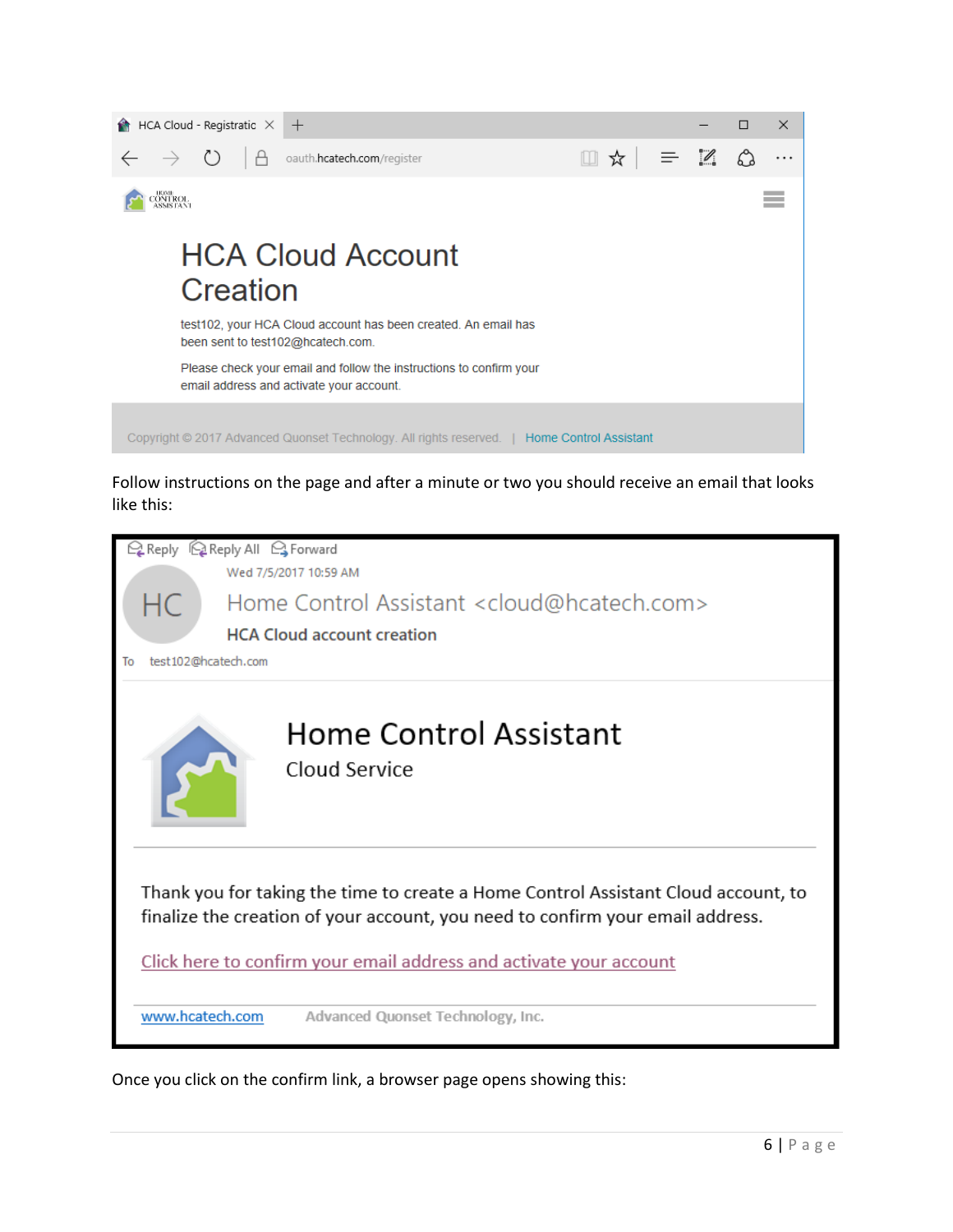| HCA Cloud - Registration X                                                                                                                              |
|---------------------------------------------------------------------------------------------------------------------------------------------------------|
| $\phi \leftrightarrow \mathbf{C} \land \mathbf{C}$ <b>A</b> $\phi$ <b>a</b> Secure   https://oauth.hcatech.com/confirm?token=JvINCYQAvnWICOjiaUIwoETso! |

# **HCA Cloud Registration**

test102, your email address has been confirmed and your account is now active.

You may now try logging in again.



Your cloud account is now created. Write down in some place you will not lose the login information and the email address you used in creating the account!

## Connecting your installation to your cloud account

As you build your automation design, everything is saved on your computer – not in the cloud – in a file with type ".hca". In this step information is saved in your file that links your file to your cloud account.

To begin is very simple: Press the *Link File to Account* button in the *HCA Cloud* ribbon category and follow the directions. This step joins your file to your account.



After the helpful message displays and is dismissed, a dialog with an embedded browser opens where you must login to your cloud account.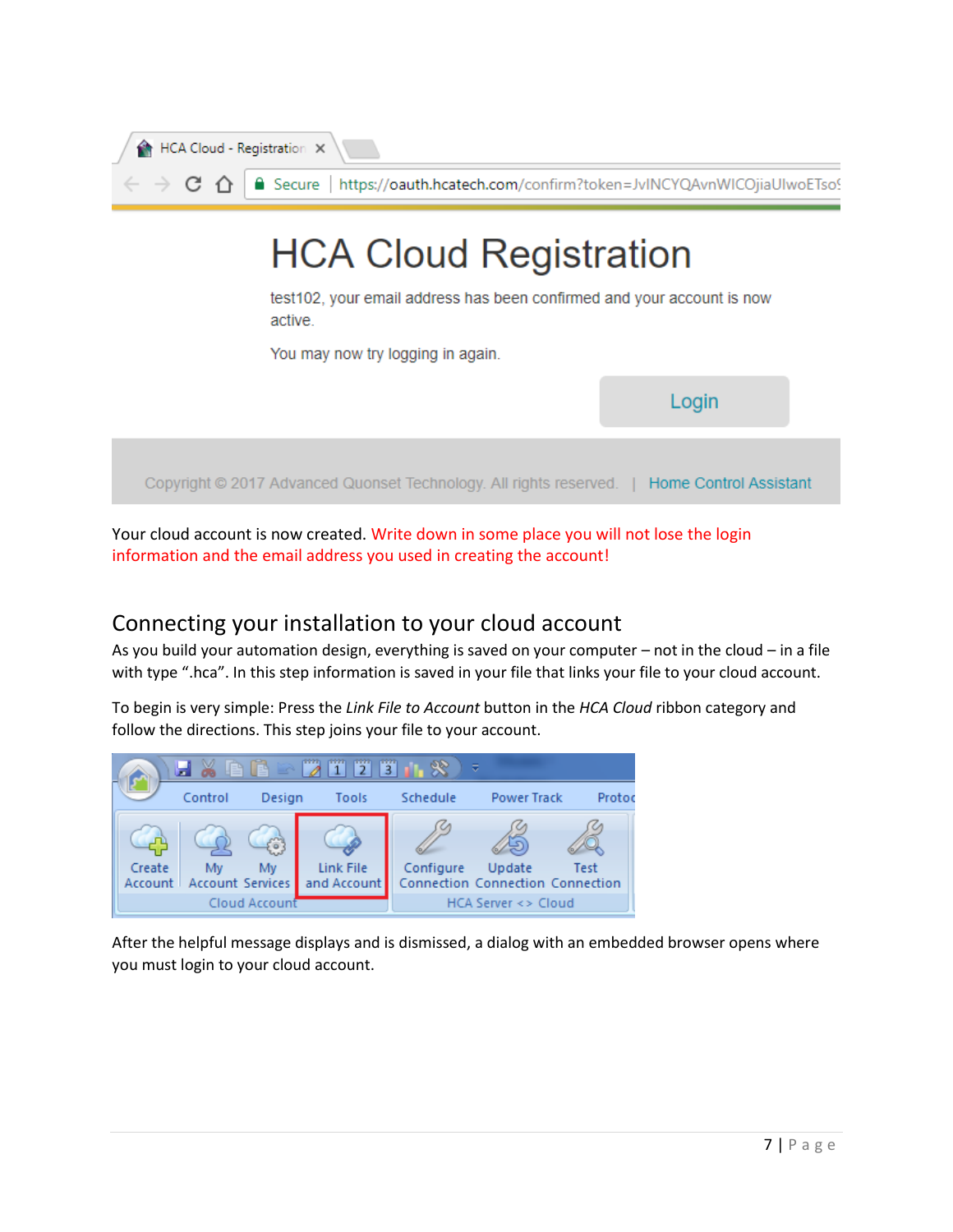| <b>Ell Link File to HCA Cloud Account</b> | $\times$ |
|-------------------------------------------|----------|
| <b>HOME</b><br>CONTROL<br>ASSISTANT       |          |
|                                           |          |
| Already an HCA user? Login in here:       |          |
| Username:                                 |          |
|                                           |          |
| test102                                   |          |
| Password:                                 |          |
|                                           |          |
| Sign in                                   |          |

Once logged in, the access approval page appears:

| <b>Ellional Link File to HCA Cloud Account</b>                                                                                                     | $\times$ |
|----------------------------------------------------------------------------------------------------------------------------------------------------|----------|
| requesting access to your account.                                                                                                                 |          |
| Do you approve?                                                                                                                                    |          |
| By signing in and allowing access to your account, Home Control<br>Assistant Server will have access to the following services and<br>information. |          |
| View design information including devices, programs, rooms<br>and schedules                                                                        |          |
| Obtain the state of devices, programs and rooms.                                                                                                   |          |
| Change the state of devices, programs and rooms.                                                                                                   |          |
| Remotely access your Home Automation system to retrieve<br>settings.                                                                               |          |
| Invoke server events that will result in your programs being<br>executed.                                                                          |          |
| <b>Allow</b>                                                                                                                                       |          |
| <b>Deny</b>                                                                                                                                        |          |
| Close                                                                                                                                              |          |

Press "Allow" to continue.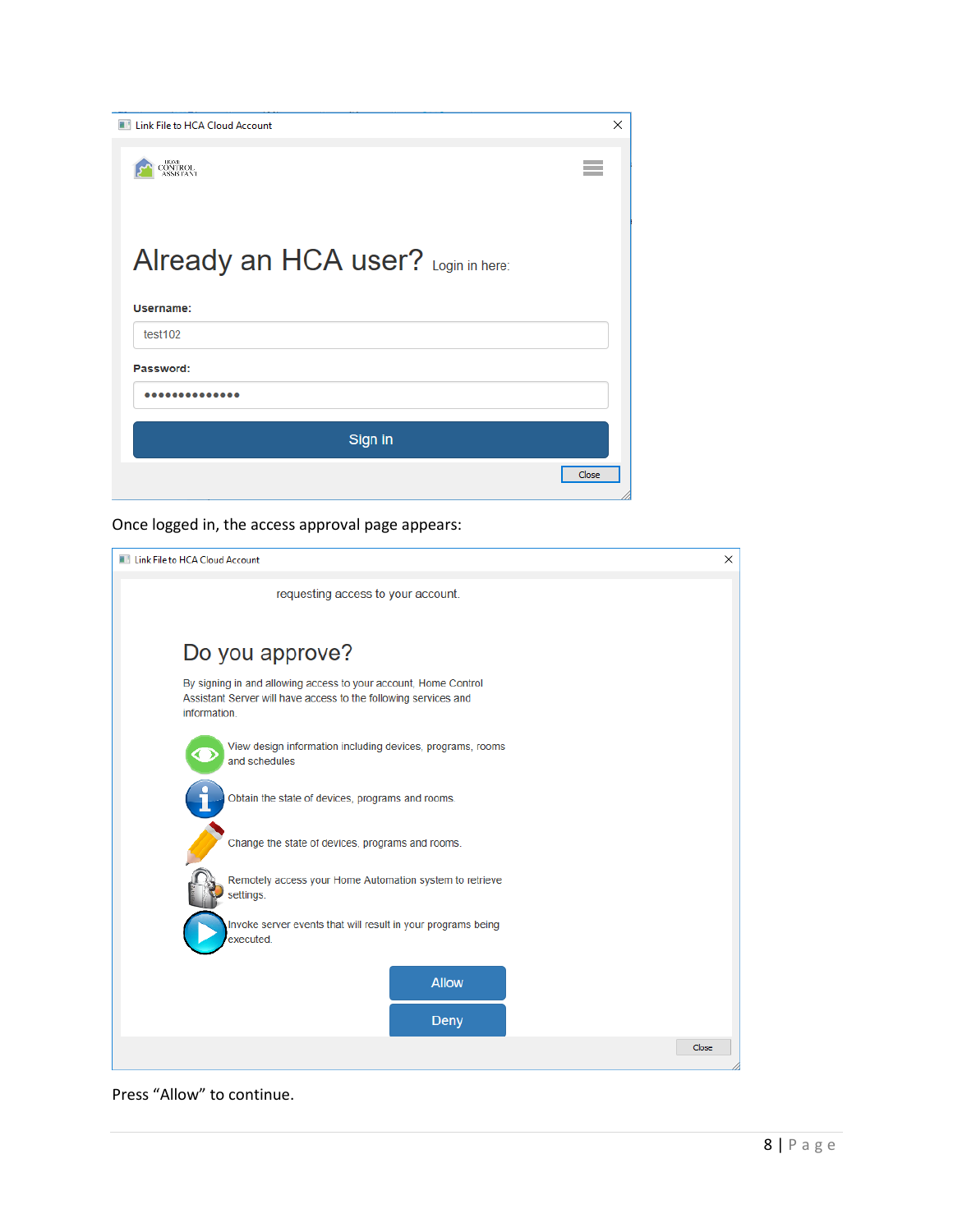A few seconds after the Allow button is pressed the window automatically closes and this popup message appears:

| <b>HCA</b> |                                                   |  |
|------------|---------------------------------------------------|--|
|            | It may be helpful to know                         |  |
|            | This file is now linked to your HCA Cloud account |  |
|            | I understand                                      |  |

Close this popup. Additional popups may appear and should be closed. And that – finally! – completes the process.

Remember at this point to save your file! And even though this was said above, it is worth repeating: Write down in some place you will not lose the login information and the email address you used in creating the account!

At this point, shutdown HCA. Use "Shutdown" from the application menu.

### Client-Server on one computer

Every computer on a network has a unique address called an IP address. This is typically written as 4 numbers separate by dots. For example, 192.168.0.135. Every computer on your network has just such an address and you can find it out in many ways. One of the easiest is to start a Windows command prompt (search for cmd.exe) and type IPCONFIG at the prompt.

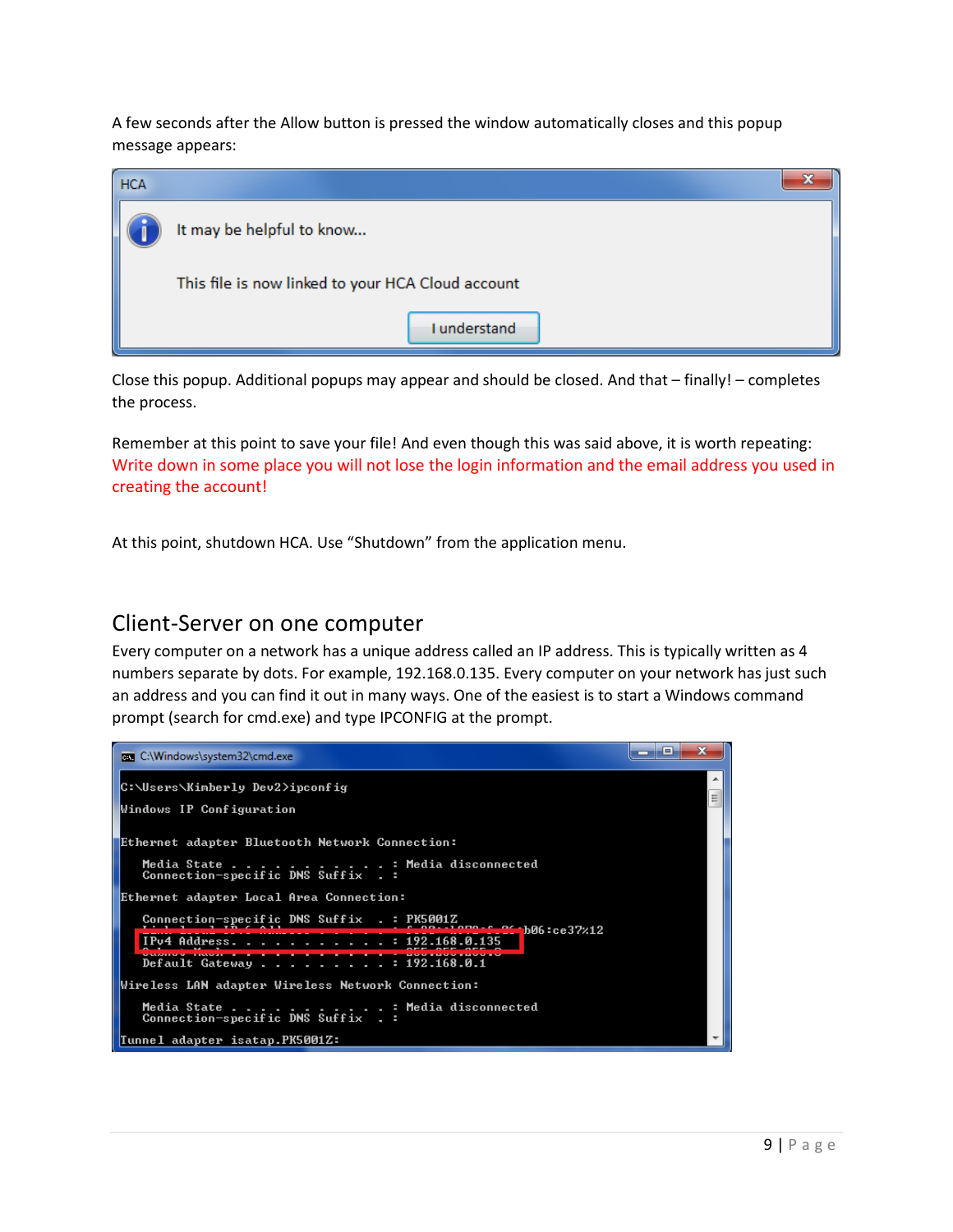For this step you will need to know the IP address of the computer that you are running HCA on, so determine that using the method given above and write it down. In the above example it is 192.168.0.135.

The second piece of info you need to know is the port that the HCA server uses to send and receive messages. When a connection is made between computers it is necessary to know not only the IP address but also a port number. This number, chosen by either the application or determined by you, provides the second piece of addressing needed. By default, HCA communicates from client to server using port 2000.

Before trying to connect between two different computers, you should run the HCA server and HCA client on the same machine. This is a good test as it delays the impact of many possible network issues.

To do this, first shutdown HCA. Select from the application menu *Shutdown* – don't just click on the close box (X in the upper right corner of the application Window) as that just stores HCA in the Windows notification area.

Now start the HCA Server. It is installed along with HCA Plus – called HCAServer3.exe - and, depending upon your version of Windows, use the usual procedure to find and start it. The server is just another Windows program and has a very simple application window.

| Home Control Assistant Server Version 14.2.63              | $\equiv$ |
|------------------------------------------------------------|----------|
| File Tools Help                                            |          |
|                                                            |          |
|                                                            |          |
|                                                            |          |
| Server using port 2002 with 0 clients currently connected. |          |

The first step is to open the design file you created in the previous steps. Simply select from the menu *File - Open*, browse to the HCA file, and open it.

NOTE: As soon as you open a file Windows may popup a message at this point giving a security warning as the HCA Server opens a port for communication and this is something that Windows security looks for. **It is expected and you must allow it to happen as it configures the Windows Firewall for you**. Also, for HCA to communicate with other computers both inside and outside your network you must allow HCA to communicate across your router's firewall. Most client issues are caused by a misconfigured router firewall. More on this later when port forwarding is discussed.

The HCA Server has all that is needed to "execute" your design. That means it will carry out all the events in your time-based schedules, handle processing of any input signals that start programs, run those programs, do any periodic tasks that need to be done, and handle any requests from clients.

Next, on the computer running the HCA Server program, run HCA as well. You will notice that almost all the ribbon and application menu items are disabled. HCA has detected that the server is running and will only allow connection using the server.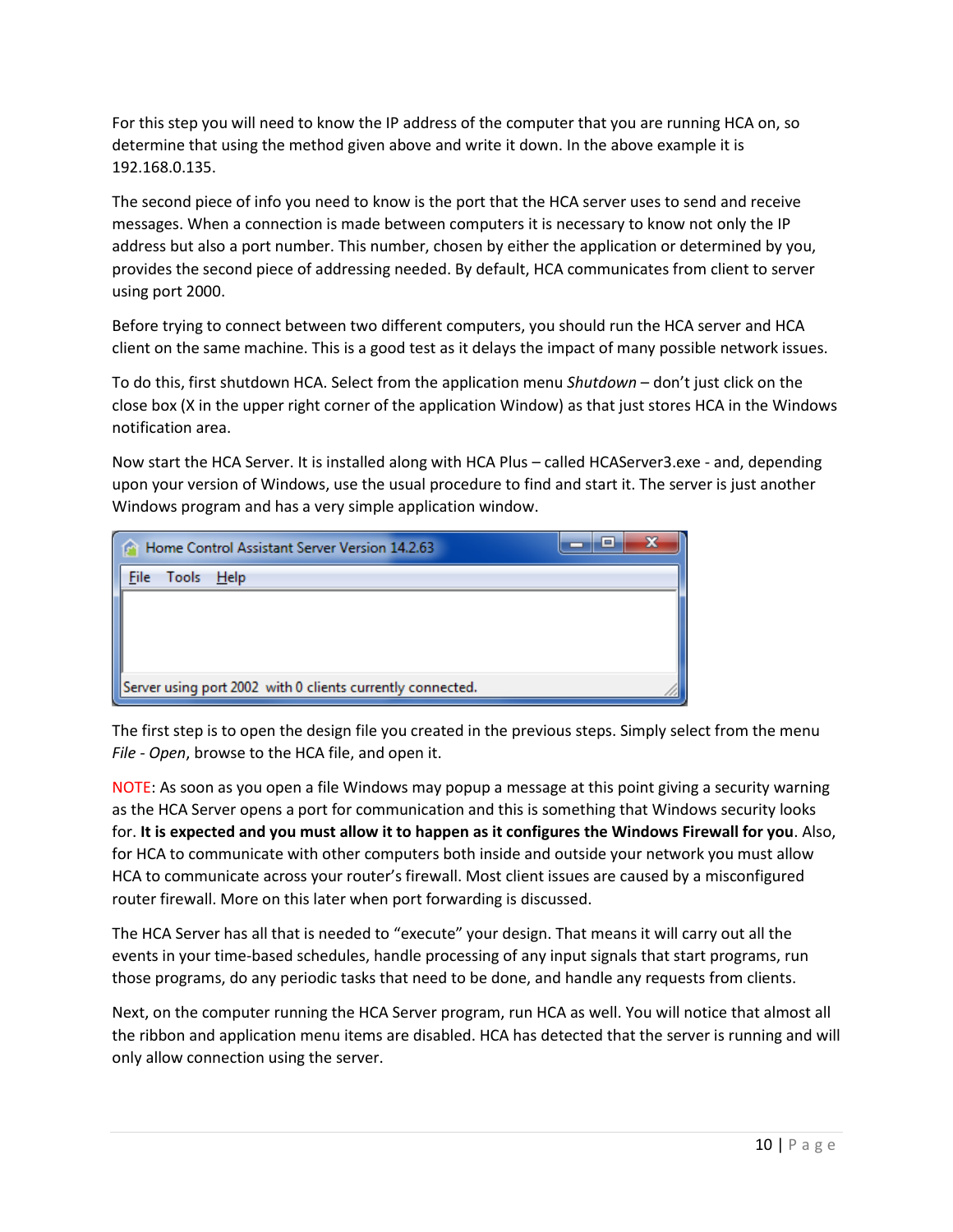Before you attempt a connection, it is first necessary to configure the client so it knows the IP address and port to use when communicating with the server. In the application menu click on the *HCA Options* button and select the client server tab.

| Home Control Assistant Options                                                   |                                                |                                                                                                         |        |                                |  |                                 |  |                   | $\mathbf{x}$ |
|----------------------------------------------------------------------------------|------------------------------------------------|---------------------------------------------------------------------------------------------------------|--------|--------------------------------|--|---------------------------------|--|-------------------|--------------|
| Client Server Clock<br>Startup                                                   |                                                | Color and Theme   Control Interface   Design Pane   Display Pane   Hardware   Visual Programmer   Web   |        |                                |  |                                 |  | Advanced   Legacy | Extra        |
| Client-Server configuration                                                      |                                                |                                                                                                         |        |                                |  |                                 |  |                   |              |
|                                                                                  | ÷<br>Client - Server Communications Port: 2000 |                                                                                                         |        |                                |  |                                 |  |                   |              |
| Client configuration                                                             |                                                |                                                                                                         |        |                                |  |                                 |  |                   |              |
| Client Name: Kitchen Client                                                      |                                                |                                                                                                         |        |                                |  |                                 |  |                   |              |
| Server address                                                                   |                                                |                                                                                                         |        |                                |  | for example: myhome.homedns.org |  |                   |              |
| Server IP Address                                                                | 192 . 168 . 0 . 135                            |                                                                                                         |        |                                |  |                                 |  |                   |              |
| Server connect timeout:                                                          | 10                                             | seconds. Server reply timeout: 5                                                                        |        | $\Rightarrow$ seconds          |  |                                 |  |                   |              |
| $\,$ Send a message every $\,$ $\,$ $\,60$                                       | $\frac{1}{x}$                                  | seconds to keep the connection between client and server open (PING time). Auto reconnect on disconnect |        |                                |  |                                 |  |                   |              |
| Any text to-speech and play-sound elements in programs are heard on this client  |                                                |                                                                                                         |        |                                |  |                                 |  |                   |              |
|                                                                                  |                                                |                                                                                                         |        |                                |  |                                 |  |                   |              |
| Server configuration<br>Reload last design file on server startup                |                                                | Store HCA Server as an icon in the system tray                                                          |        |                                |  |                                 |  |                   |              |
| V Any text to speech and play-sound elements in programs are heard on the server |                                                |                                                                                                         |        |                                |  |                                 |  |                   |              |
| Password override table                                                          |                                                |                                                                                                         |        |                                |  |                                 |  |                   |              |
| Start IP Address                                                                 |                                                | <b>End IP Address</b>                                                                                   | Action |                                |  |                                 |  |                   |              |
| 0.0000<br>0                                                                      | 0                                              | $\sim 0$<br>0<br>$\sim$ 0<br><b>A</b>                                                                   |        | Ask for remote access password |  |                                 |  |                   |              |
| $\cdot$ 0 $\cdot$ 0<br>$\mathbf{0}$                                              | 0<br>0<br>$\sim$                               | $\sim$ 0<br>$\mathbf 0$<br>$\cdot$ 0                                                                    |        | Ask for remote access password |  | ۰.                              |  |                   |              |
|                                                                                  |                                                |                                                                                                         |        |                                |  |                                 |  |                   |              |
|                                                                                  |                                                |                                                                                                         |        |                                |  |                                 |  |                   |              |
|                                                                                  |                                                |                                                                                                         |        |                                |  |                                 |  | OK                | Cancel       |

Make sure that the port number is the same as the server is using. The server application window shows the port it is using in its application window status line.

|        | 日常事事              |  |
|--------|-------------------|--|
|        | New               |  |
|        | Open              |  |
|        | Save              |  |
| K      | Save As           |  |
|        | Print             |  |
|        | Connect To Server |  |
| $\chi$ | Shutdown          |  |

Enter in the IP address of the computer and port number if you need to change it. You can leave all the other options unchanged at this point. Close the dialog with OK. Attempt the connection by choosing *Connect to server* from the HCA application menu.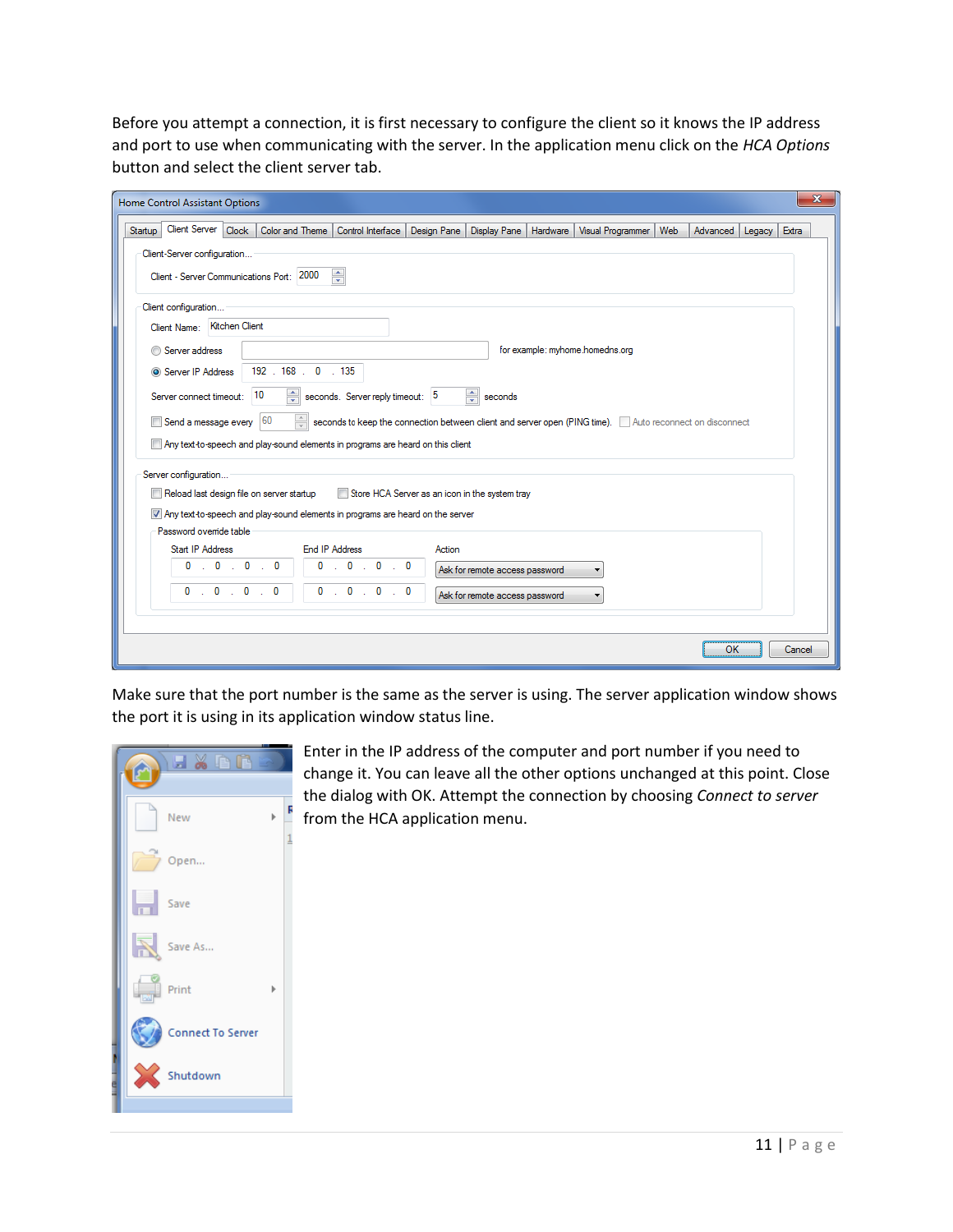HCA then attempts the connection.

| <b>HCA</b> | X                                                              |
|------------|----------------------------------------------------------------|
|            | Connecting to server at 192.168.0.14 port 2002                 |
|            | Establishing communications with the HCA Server                |
|            | Checking server version                                        |
|            | Checking remote access password                                |
|            | Retrieving design                                              |
|            | Retrieving interface configuration                             |
|            | Retrieving server configuration                                |
|            | Retrieving object states                                       |
|            | Retrieving current status                                      |
|            | Retrieving variable values                                     |
|            | Retrieving log                                                 |
|            | Connection complete to server version 14.2.63. Client number 1 |
|            | Close                                                          |

If it doesn't connect, then go back and check your work to make sure that you have configured the IP address and port correctly. If it still doesn't connect then you may have to configure your firewall -Windows Defender or other – and any Anti-Virus programs. Unfortunately, there aren't any clear rules about how to do that since there are so many different firewalls and anti-virus programs. Just know that many users are working with HCA client-server so whatever the problems are, they probably can be resolved by some configuration change on your computer.

Once HCA – running as a client – has connected to the server then you can do almost everything you can from HCA running stand-alone (everything except make a new design file). You can add new devices, control existing devices, create and view programs, configure background tools like status-export, weather provider setup, etc.

You could also download and install the Windows client. This is a simplified control interface for an HCA design. It doesn't let you modify the design but only control it. You can find that download on the [current version page](https://www.homecontrolassistant.com/current.html) of the HCA support web site.

After installed, to get to the settings on the Windows client so you can enter the server IP address and port, click on the HCA icon at the left end of the title bar and select *Settings* from the popup dialog.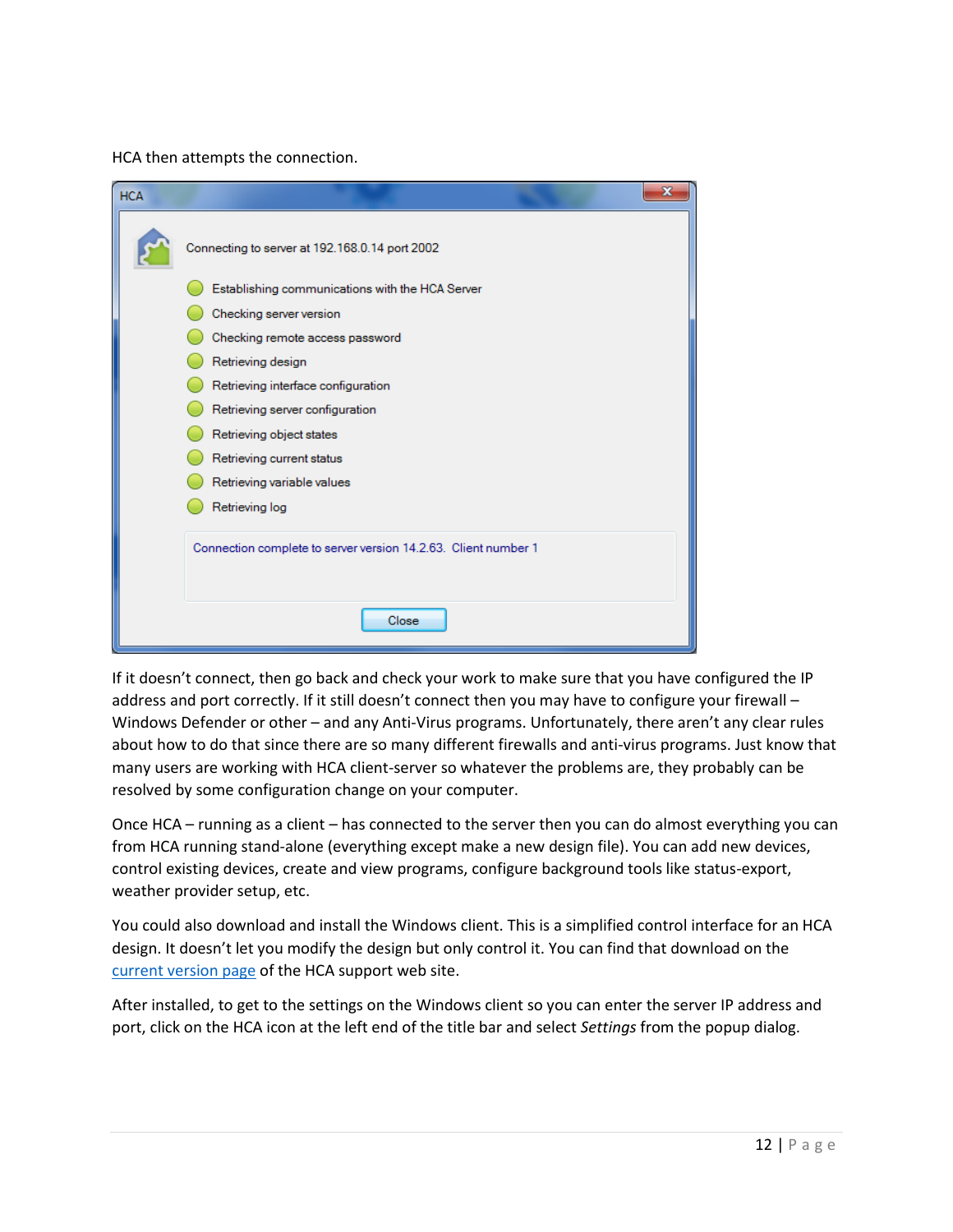# Client-Server inside the network firewall

The next step is to use a second computer on your internal network, install HCA or the Windows client, and make a connection to the server. This again tests to see if you have configured client-server appropriately and clients can connect from different computers. Since there are two different computers involved another set of network issues may arise. If you don't have such a computer, then you obviously can't do this step. This step is not absolutely necessary but is a good check on your clientserver network.

To get started, install HCA or the Windows client (see previous step) on another computer on your internal network. During the install don't worry about software registration as once you are registered on one computer you can install HCA on as many computers as you personally own.

After the install completes, configure client-server as in the previous step with the IP address of the computer that the server is running on and the port it is using for communication. Connect to the server as before. If all the configuration was made correctly, then it should connect fine. If it doesn't, then as described in the previous step, you need to look at firewalls and anti-virus programs. Since you are running on two different machines then your router and its configuration may be involved.

At this point you now hopefully have client-server working on your internet network and in the next steps the connection moves from inside the network to outside it.

#### Quick talk about Firewalls and Dynamic DNS

Once you move outside your network then issues of IP addresses become paramount. This section discusses Dynamic DNS (abbreviated as DDNS) and how HCA provides that service for you. If you already are using DDNS from another service you can continue to use it. This section also discusses how port forwarding must be configured in your network router – this could be an easy or challenging task – and offers some suggestions for where you can find additional help.

As described above every computer on your network has an IP address. Typically, they look like 192.168.x.y. "192.168" is typically the first part of all small home networks. Your connection to the outside internet, typically though a DSL or Cable modem, also has an internal IP address (typically 192.168.x.1) but it also has an external IP address and that IP address is assigned by your internet provider and it may change over time.

A changing address presents a problem. Let's assume that one day the external address is 100.100.100.99 so you configure the HCA client for that address but the next day it changes to 100.100.100.70 and then your connection configuration would be incorrect.

To solve this, most cable and DSL modems can connect to a dynamic DNS service and keep it informed what the current IP address is. The big player in this market is DynDNS.org. It costs a few dollars a year and provides a way that you can say "myhome.dyndns.org" any place where you need to enter an IP address and it changes that name into whatever the current IP address is.

The good news is that you don't need to use such a service if you are not already using one – and pay for it – as HCA already has a Dynamic DNS service built-in.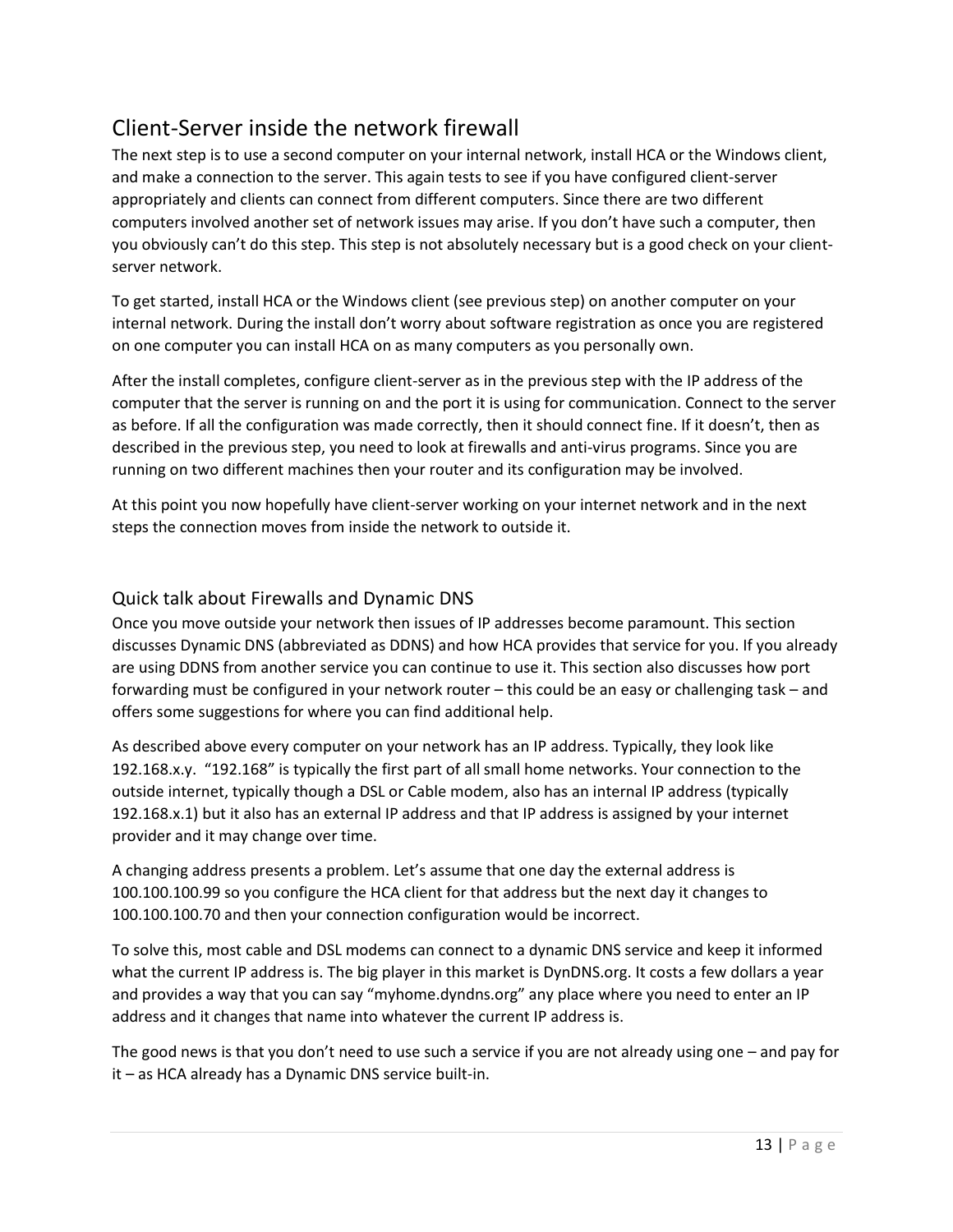#### Configuring Port Forwarding

When you connect from outside your network to the HCA server you use an IP address – actually you use a name that, because of the DDNS service, gets changed into an IP address - and a port number. But how do messages sent to that IP address (the external address of your router) get sent on to the computer that is running the HCA Server? That is exactly what port forwarding does. Messages arrive at the router and then the router must determine where to send that message. It does this by looking in a table that has one or more entries. Each entry says: "If the message is for <this> port then send the message to <that> computer".

Unfortunately, this is where the story gets a bit hazy. Each router has a different method of setting up that table and providing instructions for all routers is way beyond the scope of this technical note. But there is a good reference online that has helped many people as it has specific information about many routers and firewalls.

#### <http://portforward.com/>

There is also a HCA technical note on port forwarding available from the support web site that contains additional information on this.

**Just remember what you are trying to do**: You are trying to configure port forwarding to take requests from port x (probably 2000 unless you changed it) and send them on to the computer running the HCA server (whose IP address you know).

Before you go further you must configure port forwarding in your router so that the HCA Cloud and your mobile applications can access the HCA Server application on whatever computer it is running on.

## Mobile applications using client-server outside the firewall

Access to the connection configuration dialog is from the *HCA Cloud* ribbon category *Configure Configuration* button.



This opens the Configuration dialog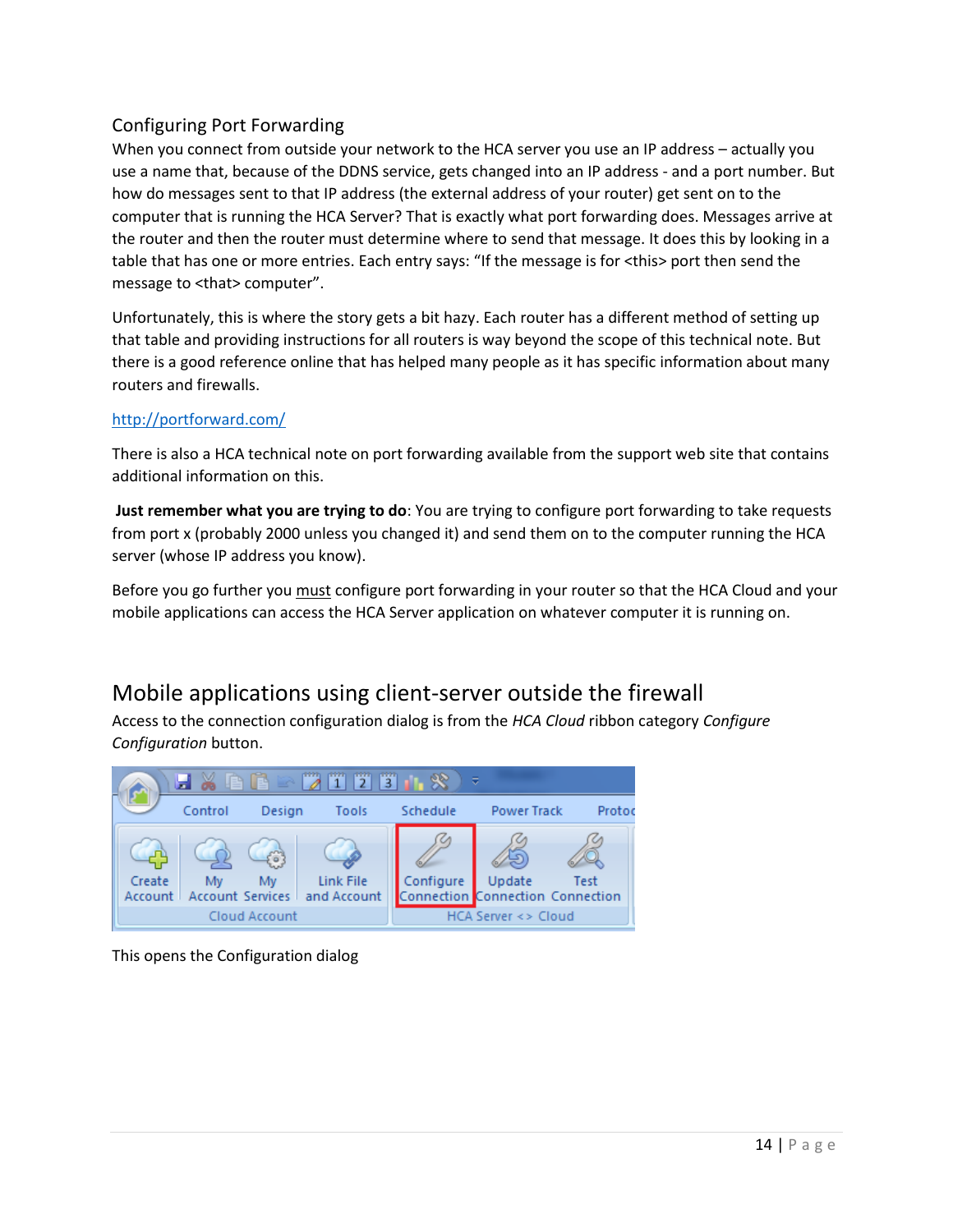| <b>HCA Server &lt;&gt; Cloud</b>                                                                                                                                                              |                                                                                                                                                                                                            |                              | х |  |
|-----------------------------------------------------------------------------------------------------------------------------------------------------------------------------------------------|------------------------------------------------------------------------------------------------------------------------------------------------------------------------------------------------------------|------------------------------|---|--|
|                                                                                                                                                                                               | The HCA Cloud must be able to connect to your server when necessary. One possible issue with this is that the extemal<br>IP address of your server can change over time.                                   |                              |   |  |
|                                                                                                                                                                                               | To handle this, the HCA Server updates the cloud every 24 hours with your current IP address. This works fine for most<br>sites where the IP address doesn't change often                                  |                              |   |  |
|                                                                                                                                                                                               | Another way for the cloud to know the IP address for the server is if you use a Dynamic DNS service like DynDNS.org.<br>If you do, configure the server below with the host name provided by that service. |                              |   |  |
|                                                                                                                                                                                               | Step 1: Choose a method                                                                                                                                                                                    |                              |   |  |
|                                                                                                                                                                                               | If Have the HCA Server update the cloud once a day                                                                                                                                                         |                              |   |  |
|                                                                                                                                                                                               | I already have a Dynamic DNS service and I can connect to my home using:                                                                                                                                   |                              |   |  |
|                                                                                                                                                                                               |                                                                                                                                                                                                            | Example: BobsHome.dyndns.org |   |  |
|                                                                                                                                                                                               | Step 2: If you made changes, save your configuration                                                                                                                                                       |                              |   |  |
|                                                                                                                                                                                               | <b>Update</b><br>HCA Cloud last updated: 9/17/2018 6:59 AM                                                                                                                                                 |                              |   |  |
|                                                                                                                                                                                               | Step 3. If Client-Server is running, use the Test button to check that your firewall and port forwarding are configured correctly.<br>Test                                                                 |                              |   |  |
| Tip: Because the cloud knows your IP address, you can configure your mobile client apps connection address like this:<br><your account="" cloud="" name="" user="">.dyndns.hcatech.com</your> |                                                                                                                                                                                                            |                              |   |  |
|                                                                                                                                                                                               | Create log file for diagnostic reasons. Store in Logs folder as DDNS.log                                                                                                                                   | Close                        |   |  |

Follow the three steps outlined in the dialog text. If you already use a service like dyndns.org enter the DDNS name you were assigned.

Next, press the update button to record the information in your HCA Cloud account.

If you have configured port forwarding, try the *Test* button. The *Test* button asks the DDNS service to attempt to connect to your HCA Server and reports if it is possible or not. If it reports success, then great! If it doesn't work then you should check that you have all the various pieces configured correctly – check port forwarding first - and if that looks ok, then you probably have either some setting in the router that isn't correctly enabled or you are back to the firewall and anti-virus programs.

If it fails, these are areas to check:

- The HCA server port. Use the "Update" button in the DDNS setup dialog to make sure that the HCA DDNS service has the current port.
- The remote access password. Use the "Update" button to make sure that the service has the current password.
- Port forwarding has been correctly configured in your router to allow access through your firewall.
- Your firewall is configured to allow port access. Some routers have an overall enable / disable of WAN (the outside world) to LAN (internal network) access.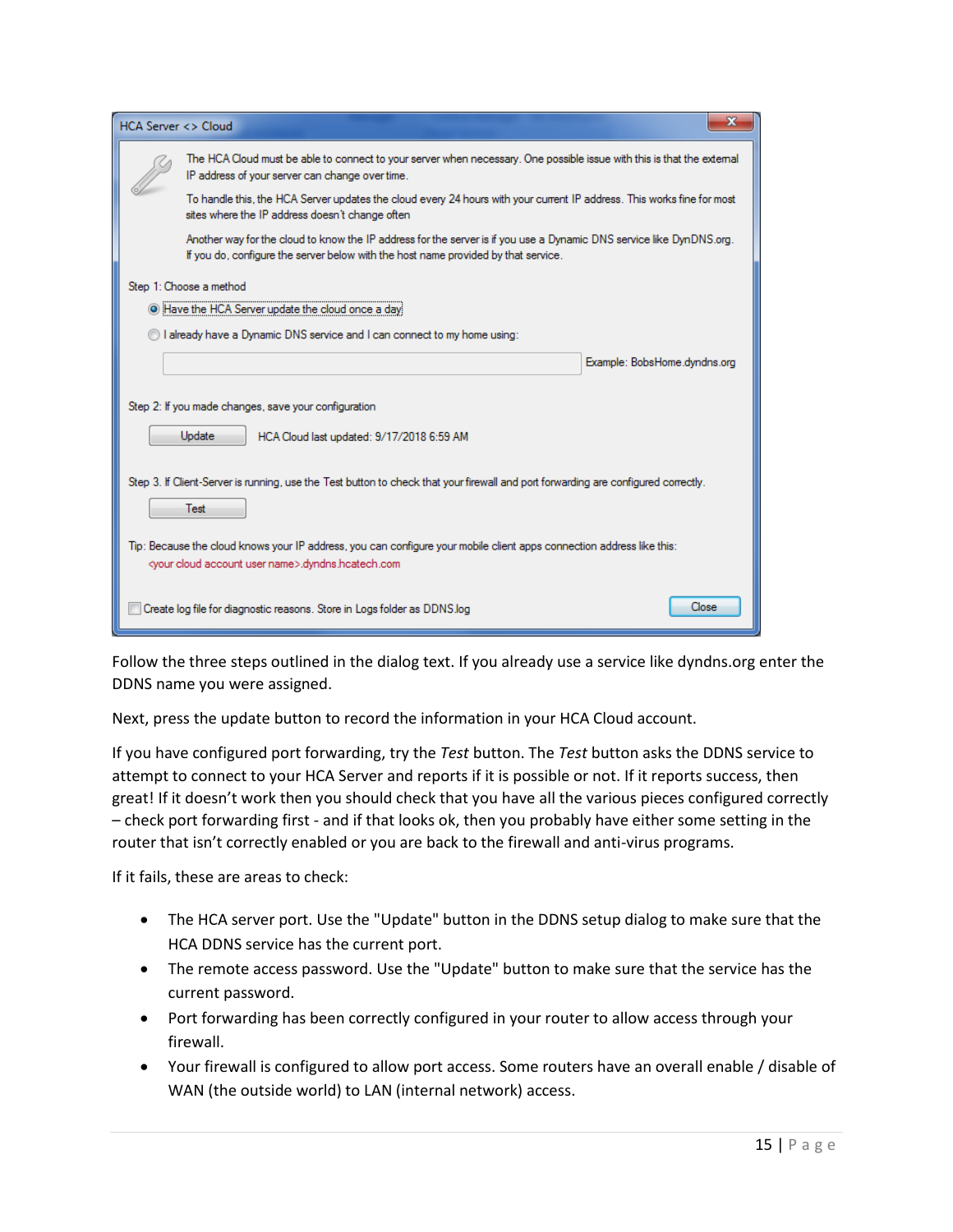**Tip:** There is also a "HCA Cloud Update" and "HCA Cloud Access Test" menu choice in the Server "Tools" menu and you can use them as well.

Now that DDNS is configured you can attempt connection from outside your firewall using a mobile application for Android, iOS, or from a Windows computer.

#### Moving outside your firewall

To continue, you will need either an Android phone or tablet, iPhone or iPad, or a Windows computer that you can connect to a network outside your internal network – one way would be to pair a wireless computer to a Hot-Spot created by your mobile phone so it is on the 3G/4G network.

**Tip**: You may try to use the DDNS name in your mobile or windows client while still connected to your internal network. On some networks this works and on others it fails. It all depends upon your networking gear. It's best to have your mobile device connected to a network outside your firewall for this step to ensure that the test is accurate.

The HCA client mobile applications can be downloaded from the mobile app stores – for iOS look in the Apple app store (aka iTunes), for Android look in the Google app store (aka Google Play) or the Amazon app store. Search for "HCA" and/or "Home Control Assistant". Additional information is found on the [current version page](https://www.homecontrolassistant.com/current.html) of the HCA support web site.

Once installed the application must be configured to connect to the server.

#### Using an Android client

Once installed, the HCA Android client is started and then configured by opening the settings from within the application (tap on the wrench in the upper right) and go into the HCA Server settings. Set the primary address to the name you used when you configured HCA DDNS in the previous step followed by "dyndns.hcatech.com". For example:



Configure the IP Port to the port that the server is using then close the settings. You also need to enter the remote access password you assigned to your design back in step 5.



A connection is made by tapping the "Circle – Dot" icon on the upper right.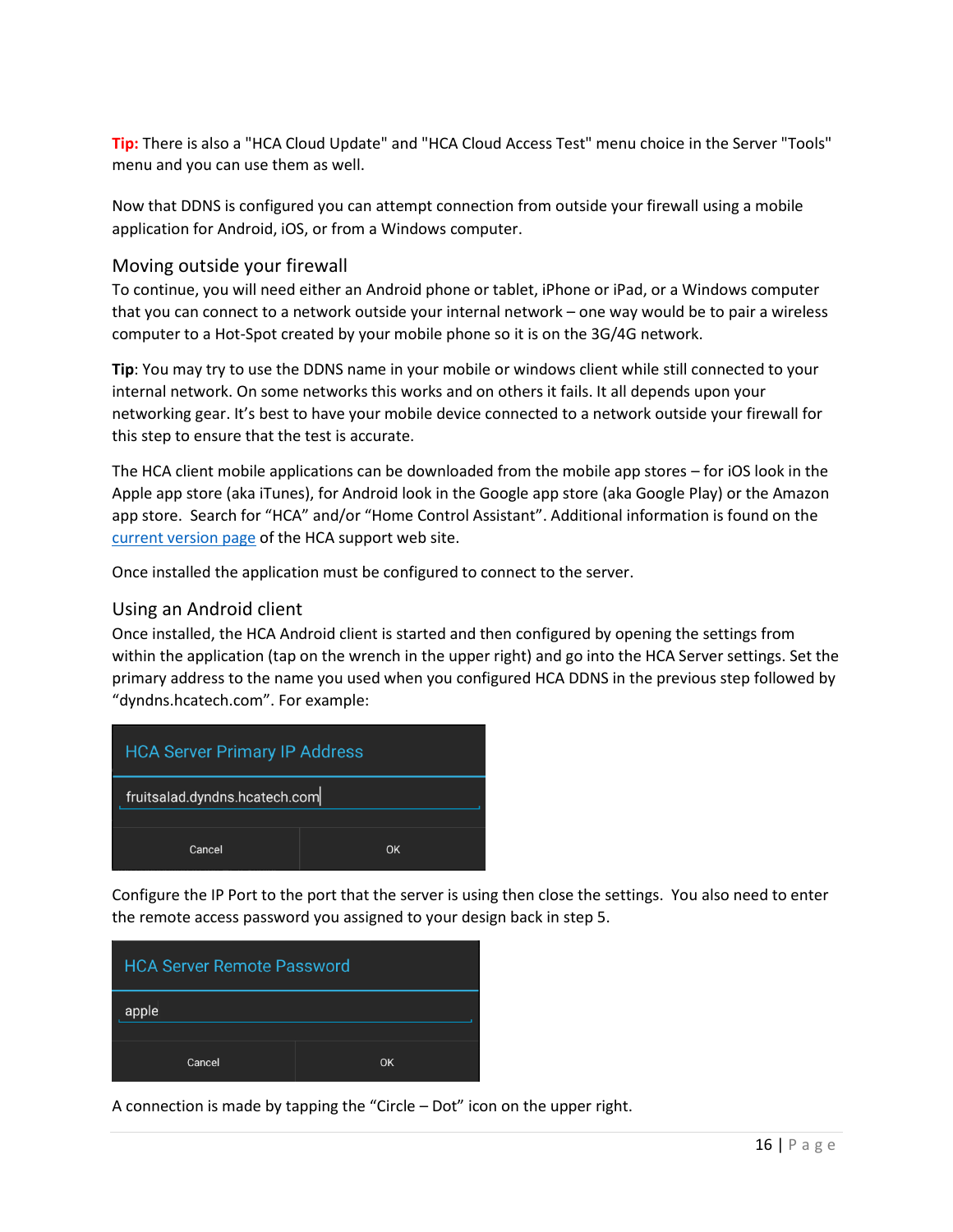If it connects, then great! If not, and if the previous step *Test* button worked ok, then the problem is probably in the application settings. Double check those settings.

#### Using an iPhone or iPad client

Once installed from the Apple App Store, the HCA client is configured from the Settings application. Set the primary address to the name you used when you configured HCA DDNS in the previous step followed by "dyndns.hcatech.com". For example:

| iPad 令                     | 1:05 PM                                      | $$5\%$ $+$                    |
|----------------------------|----------------------------------------------|-------------------------------|
| <b>Settings</b>            |                                              | <b>HCA</b>                    |
| טוווטוווט<br>Dropbox       | <b>HCA SETTINGS</b>                          |                               |
| eK Pro                     | <b>GENERAL</b>                               |                               |
| eKeypad Beta<br>eK         | Client Name iOS-App                          |                               |
| Gmail<br>М                 | Home Display Name Mobile Home                |                               |
| ω<br>Hangouts              | Sort Objects on Displays                     |                               |
| 商<br><b>HCA</b>            | <b>SERVER SETTINGS</b>                       |                               |
| Insteon                    | Connection                                   | Use only primary connection > |
| <b>INSTEON</b>             | Server Timeout                               | 3 to 20 sec                   |
| kobo<br>Kobo eBooks<br>- o |                                              |                               |
| Laird Serial               | PRIMARY HCA SERVER                           |                               |
| LiteWorx                   | Server Host/IP fruitsalad.dyndns.hcatech.com |                               |
| Œ<br><b>NYTimes</b>        | 2000<br>Port                                 |                               |
| On Controls<br><u>ION</u>  | Password<br>                                 |                               |
| Proximity                  | SECONDARY HCA SERVER                         |                               |
| PulseWorx                  | Server Host/IP                               |                               |

Configure the IP Port to the port that the server is using then close the settings. Connection is made once the HCA app is started.

If it connects, then great! If not, and if the previous step Test button worked ok, then the problem is probably in the application settings. Double check those settings.

TIP: You could also connect the mobile client to your internal network by making sure that it is wirelessly connected to your internal network and changing the IP address in the settings to the internal IP address of the computer the HCA Server is running on. The mobile clients have two connection settings so that it can connect to the internal network when you are at home and connect using the external DDNS name when on the road.

## OK, got it. What's next?

If you want to start working with Amazon Alexa or Google-Home your next two steps will be either of these:

- [Getting Started with HCA and Amazon Alexa](https://www.homecontrolassistant.com/download/V15/Doc/GettingStarted/Getting%20Started%20with%20HCA%20-%20Amazon%20Alexa.pdf)
- [Getting Started with HCA and Google Home](https://www.homecontrolassistant.com/download/V15/Doc/GettingStarted/Getting%20Started%20with%20HCA%20-%20Google%20Assistant.pdf)